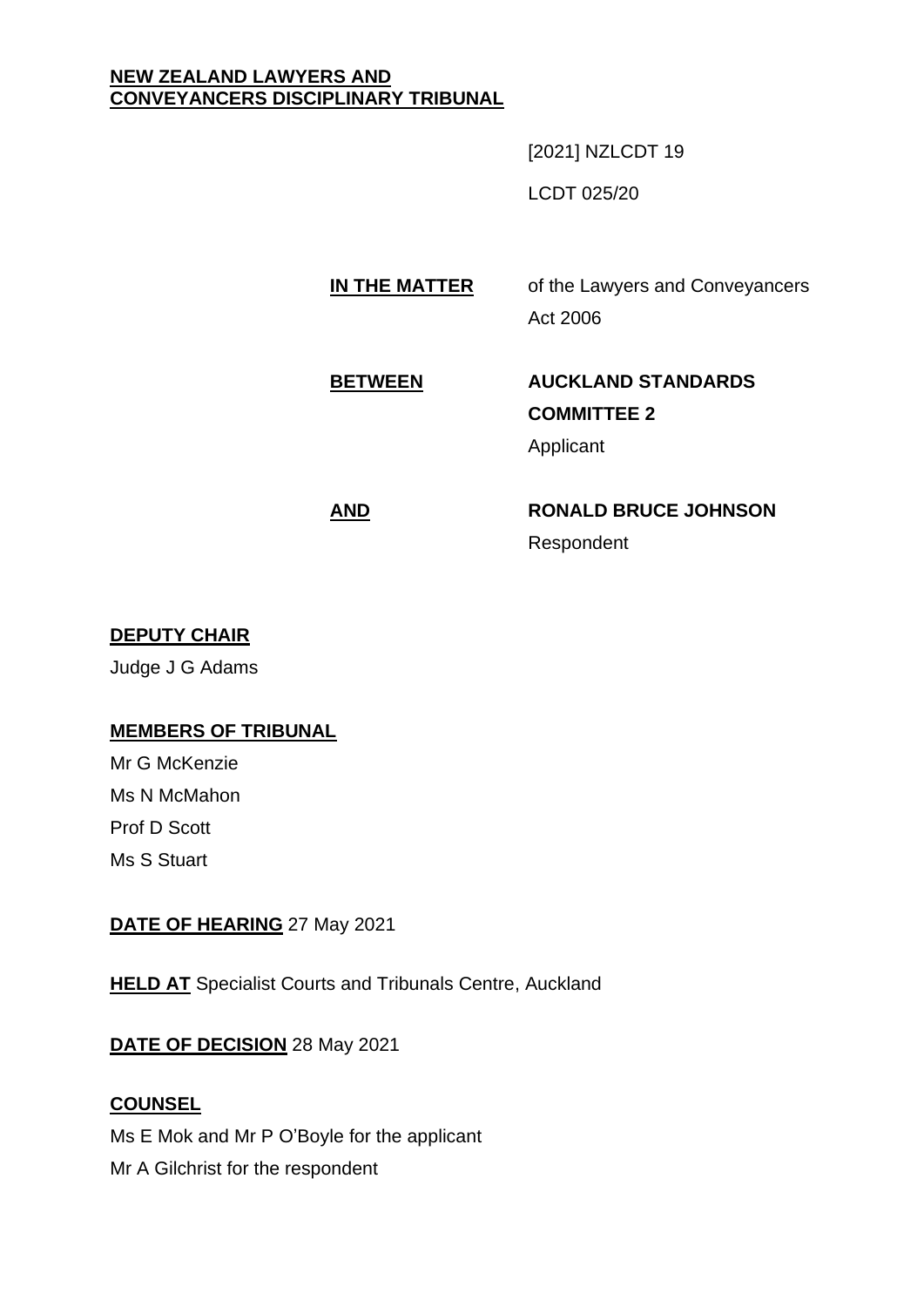### **DECISION OF THE TRIBUNAL RE PENALTY**

[1] Mr Johnson has admitted a charge of misconduct. The course of conduct comprising his misconduct involves several features.

[2] Mr Johnson controlled a company that was nominally owed a debt, but the true owner of the creditor rights was a trust for whom Mr Johnson did not act. Belatedly, Mr Johnson pursued the debtor. Without approval from the trustees, he agreed to settle the debt at \$90,000 and he then paid \$70,000 of the funds to persons unconnected to the trust. He took some of the remainder as fees. He was dilatory in providing information to the trustees or their representatives. The trustees were obliged to sue him. The legal circumstances were clear, but he defended the action. Even when judgment was entered against him and he had been ordered to pay indemnity costs, Mr Johnson appealed. Only at that point did he accept his wrongdoing and pay the trust \$125,000 to reinstate its position.

[3] The issues in this case are:

- What is the significance of Mr Johnson's previous disciplinary history?
- What is the appropriate penalty?
- What order should be made for costs?

#### *What is the significance of Mr Johnson's previous disciplinary history?*

[4] In 2018, Mr Johnson was found guilty on one charge of professional negligence and two charges of misconduct. The professional negligence arose from inadequate advice to unsophisticated trustees who were proposing to buy a property from their lawyer (another practitioner). The misconduct charges arose from trust accounting breaches and failure to manage his trust account properly. On those charges, he was suspended from practice for three months.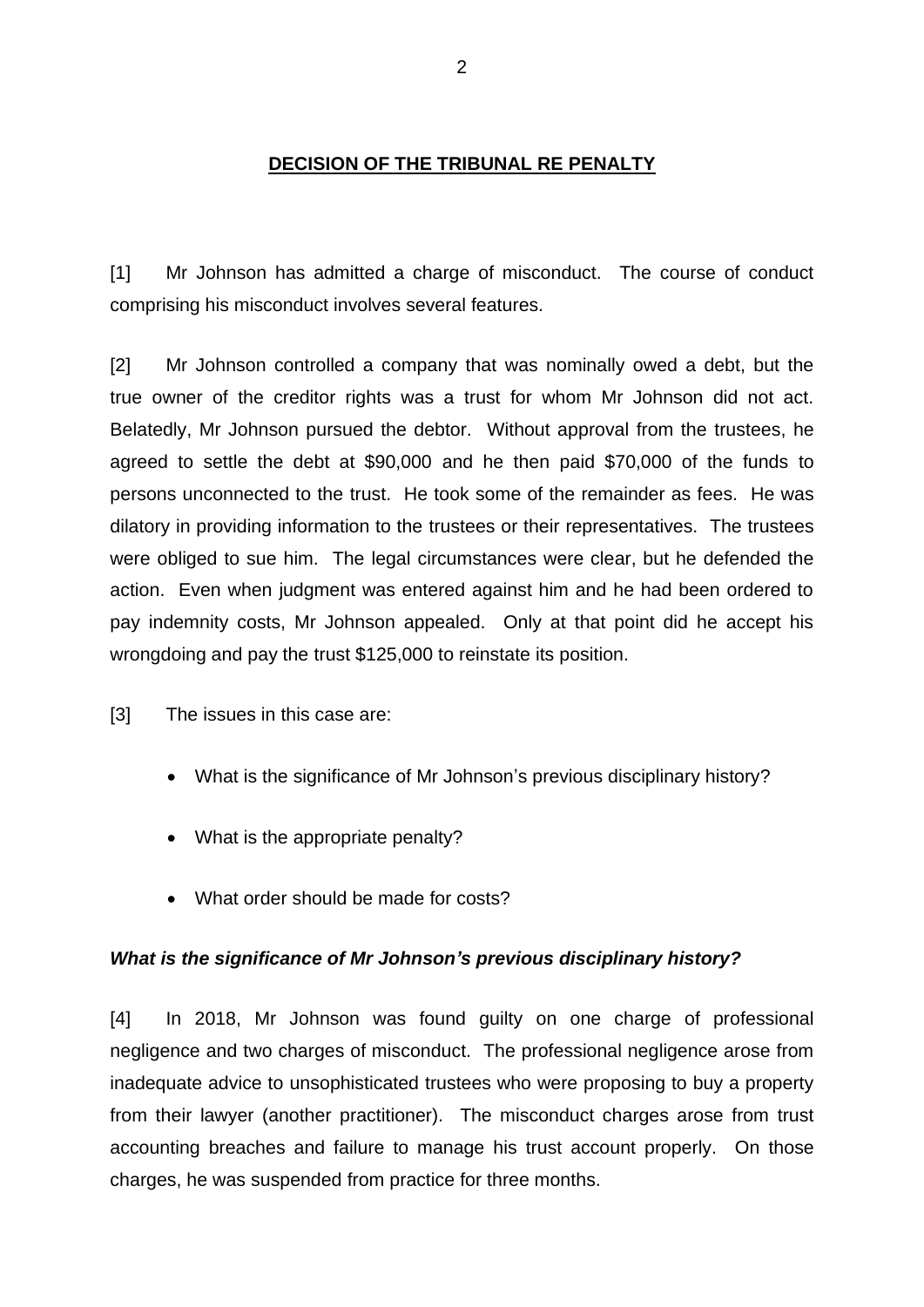[5] Almost all of the conduct comprising the present charges occurred before the disposal of the 2018 charges. We do not deal with the current charge as a subsequent disciplinary charge.

[6] In the context of the current charge, we find that Mr Johnson's practice shortcomings were more pervasive than earlier appeared. The fact of the 2018 hearing informs us better about the range of deficits in his professional performance. Although there is no uplift in penalty arising from the 2018 hearing, the practice context is necessarily more concerning.

#### *What is the appropriate penalty?*

[7] Counsel agree that the matter requires a significant penalty. The Standards Committee seeks censure and suspension from practice for up to 12 months. Ms Mok argues that the nature and gravity of the charge require suspension. Mr Gilchrist, whilst admitting that a short period of suspension might be required, argues that the public interest will be better protected if an order is made under s 241(1)(g) prohibiting Mr Johnson from practising on his own account until authorised by the Disciplinary Tribunal to do so. If the penalty was simply suspension, Mr Gilchrist suggests six months.

[8] Mr Johnson is aged 57. He has practised for more than 30 years. His business partner is moving to take on a role with another firm and Mr Johnson is in the course of winding up his practice, closing it on 1 July 2021. His home is owned by a trust. He borrowed funds to settle his civil debt to the trust involved in the charge. He has tax debts.

[9] We agree with the Standards Committee that this charge involves grave failures of Mr Johnson's professional obligations. He failed to act assiduously to promote the interests of the person (trust) who was owed the debt. He failed to keep the trustees informed. He prejudiced the trustees' interests by settling without instructions. He paid the bulk of the money to other persons. He applied some of the funds to his fees without authority. Even when sued, he defended. After judgment was plainly given against him, and the judge commented on his "egregious" behaviour, he appealed. This was an ongoing course of wrong-headed conduct over a long period of time.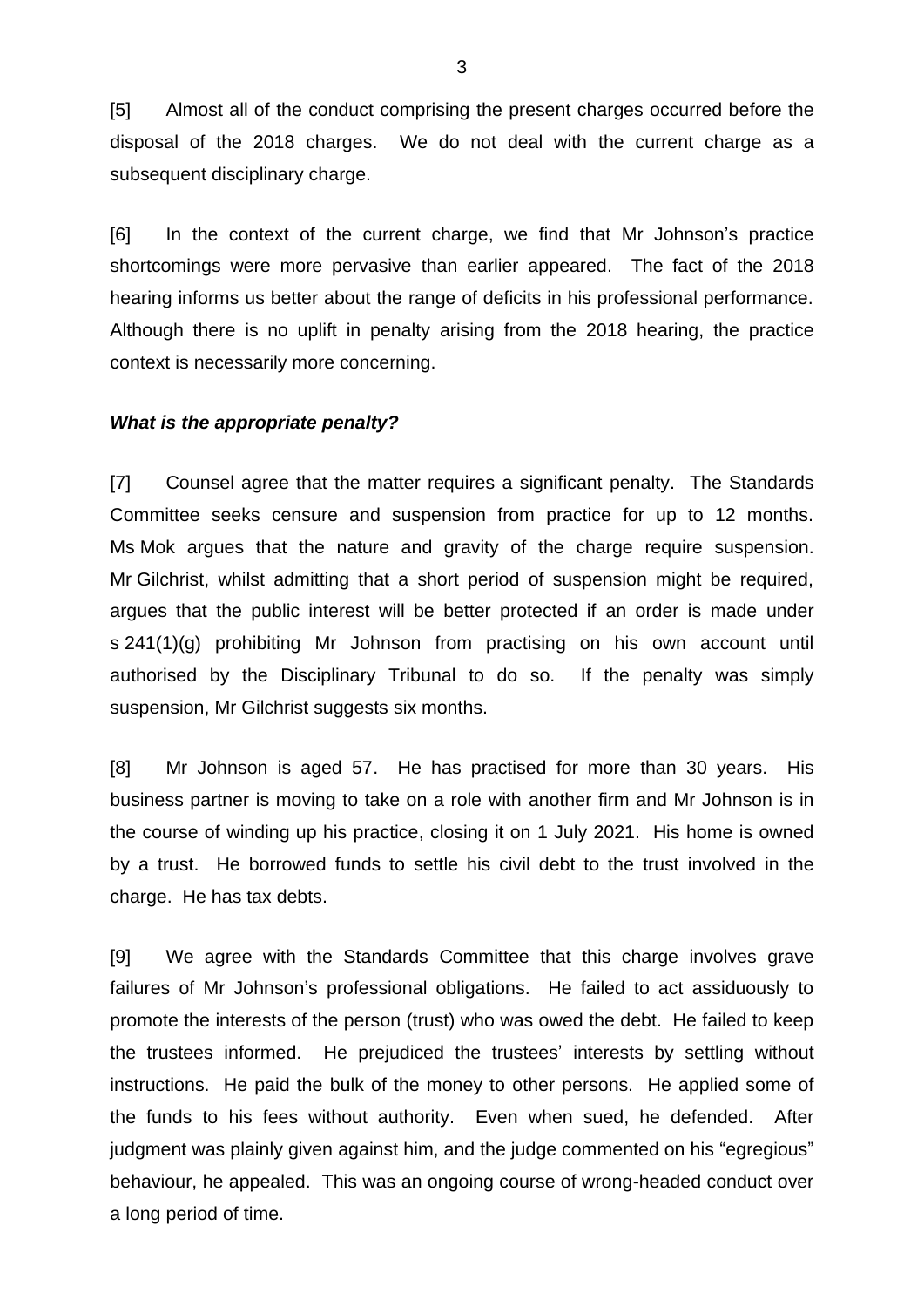[10] The purpose of sanctions is not to punish the practitioner.<sup>1</sup> As the High Court observed in *Fendall<sup>2</sup>* :

The predominant purposes are to advance the public interest, which includes protection of the public, to maintain professional standards, to impose sanctions on a practitioner for breach of his or her duties, and to provide scope for rehabilitation in appropriate cases.

The purpose to protect the public was stressed by Mr Gilchrist but it is not the only purpose.

[11] None of the cases quoted by counsel are on all fours with this case. Nonetheless, we find this case is less serious than *Campion<sup>3</sup> , Baker<sup>4</sup>* or *Ellis<sup>5</sup>* , all cases where the practitioner was struck off. In the present case, we do not treat this as a subsequent case. Mr Johnson has expressed remorse since the time he accepted responsibility and paid the Trust, belatedly, what it was owed (that he was responsible for losing).

[12] This is not a case where a compensating order is needed. We agree with Ms Mok that repayment of the loss by Mr Johnson is not a mitigating factor but, rather, the absence of an aggravating factor.

[13] In the course of these charges, Mr Johnson admitted the facts and, early on, he admitted the charge as one of misconduct. This is a mitigating factor.

[14] We also accept that he has contributed to his community, serving on a school board for several years and taking an unpaid part in another charitable foundation. These factors are mitigating factors.

[15] We accept that Mr Johnson has been ashamed and embarrassed by his conduct.

[15] Mr Gilchrist referred us to two cases that highlighted the sanction of an order not to practise on the practitioner's own account until authorised by the Tribunal to do

<sup>1</sup> *Z v Dental Complaints Assessment Committee* [2008] NZSC 55, [2009] 1 NZLR 1 at [97].

<sup>2</sup> *Auckland Standards Committee 1 v Fendall* [2012] NZHC 1825, [2012] 21 PRNZ 279 at [36].

<sup>3</sup> *Waikato Bay of Plenty Standards Committee 1 v Campion* [2019] NZLCDT 20.

<sup>4</sup> *General Standards Committee 2 v Baker* [2019] NZLCDT 1.

<sup>5</sup> *Auckland Standards Committee 5 v Ellis* [2018] NZLCDT 24; *Auckland Standards Committee 5 v Ellis* [2018] NZLCDT 39.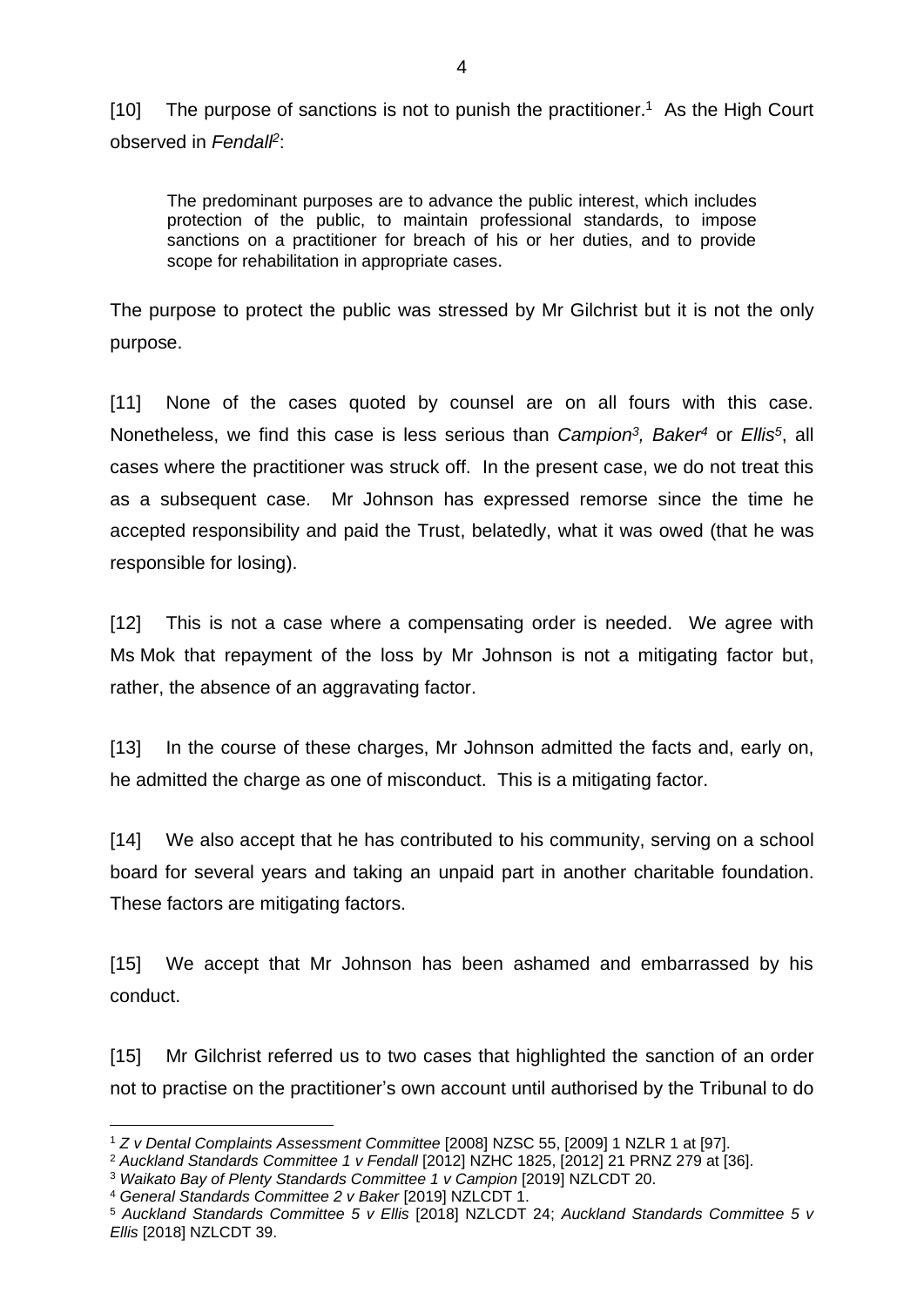so: s 243(1)(g). The Court of Appeal, in *L v Canterbury District Law Society<sup>6</sup>* dismissed the part of the appeal against imposing such a restriction. The practitioner was guilty of 92 charges. His deficits in professional obligations were pervasive. The order was found appropriate to protect the public. To similar effect, Gault J in *Hong v Auckland Standards Committee 5<sup>7</sup>* dismissed an appeal where the practitioner had been suspended from practice for three months and ordered not to practice on his own account until approved to do so by the Tribunal. That was a case where the practitioner obstructed the Standards Committee in its enquiries.

[16] In this case, we find the course of conduct that constitutes the misconduct is sufficiently grave that a period of suspension is required to properly mark the Tribunal's response and to retain public confidence in the profession. If we were dealing with this by censure and suspension, we would impose 12 months suspension.

[17] We have been persuaded by Mr Gilchrist that keeping the ongoing public interest in the balance introduces sound reason for a s 243(1)(g) order in Mr Johnson's case. This is because we anticipate he will want to return to law and, if he does so, we believe he will need oversight and guidance to avoid repeats of the kinds of matters that have arisen on this and his previous charges.

[18] In the facts and context of this case and this practitioner, we impose a censure, a term of suspension from practice for six months from 1 July 2021, and an order under s 243(1)(g) prohibiting him from practising on his own account, whether in partnership or otherwise, until authorised by the Disciplinary Tribunal to do so, the latter order taking effect from 1 January 2022.

[19] The Standards Committee takes no issue with deferral of the start of suspension to 1 July 2021 to enable Mr Johnson to tidily wind up his practice. This concession also benefits his business partner and staff.

<sup>6</sup> *L v Canterbury District Law Society* 1 NZLR 467.

<sup>7</sup> *Hong v Auckland Standards Committee No. 5* [2020] NZHC 744.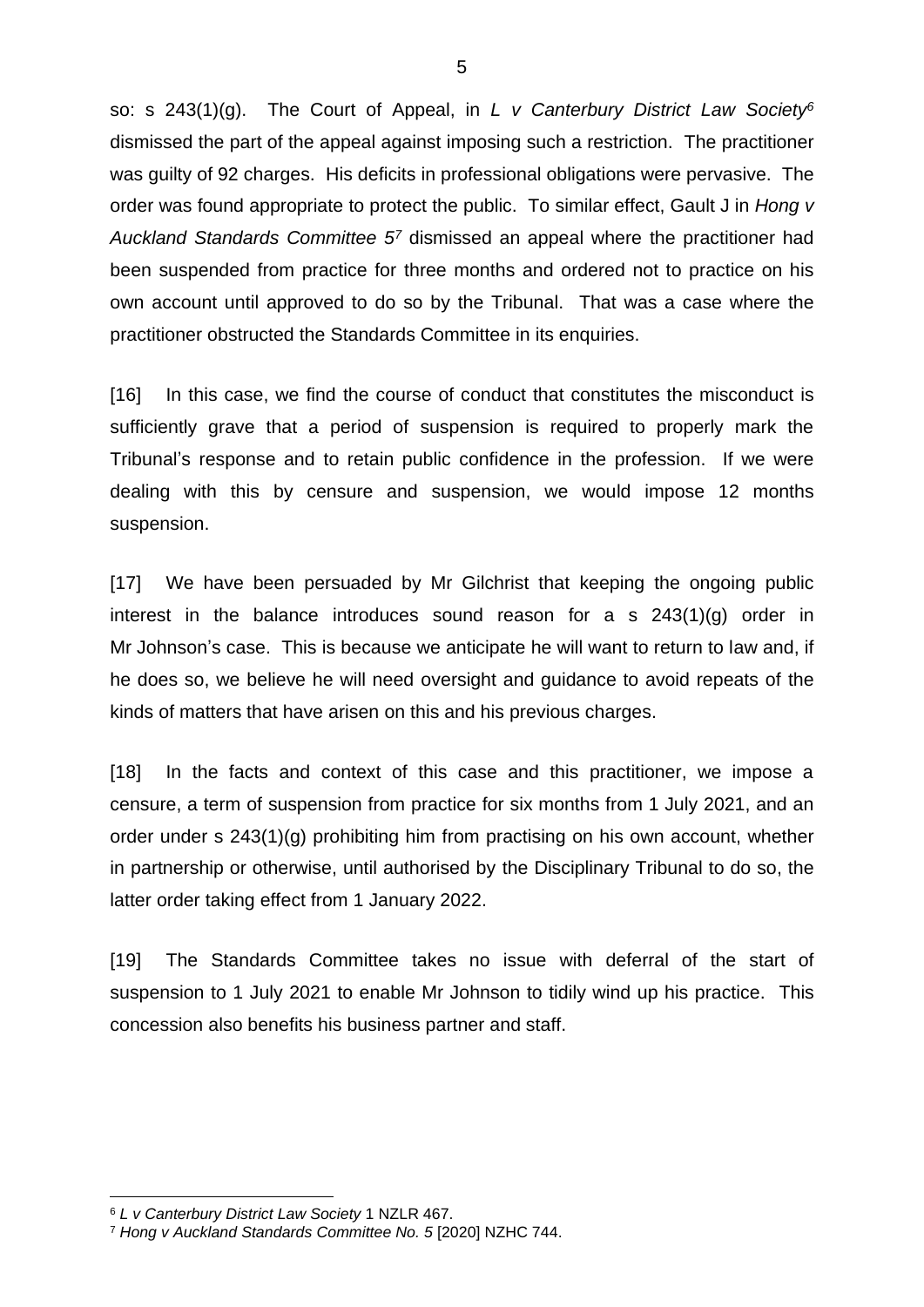### *What order should be made for costs?*

[20] Mr Gilchrist advises that Mr Johnson is under financial pressure. In part, this is because he borrowed money to pay the trust and was then short of funds for tax. The Standards Committee fees exceed \$17,000 which Mr Gilchrist argues is too much to expect Mr Johnson to pay, especially because he has accepted the charge. Effectively, what is sought is that other practitioners should bear this cost.

[21] Although Mr Johnson's financial position may be tight, we see no sound reason to depart from the general rule that the practitioner should bear the ultimate cost of cleaning up what is the consequence of their own default. Legal practice is a privilege and, in this case, like many others, the practitioner has fallen well short of recognising and acting on his proper professional responsibilities. We find that he must pay the Standards Committee costs.

[22] The s 257 costs that the New Zealand Law Society must reimburse the Tribunal are fixed at \$1,645. Mr Johnson must reimburse the New Zealand Law Society in respect of those costs.

#### *Orders:*

- 1. Mr Johnson is censured in terms set out below.
- 2. Mr Johnson is suspended from practice for six months from 1 July 2021.
- 3. Mr Johnson is prohibited from practising on his own account, whether in partnership or otherwise, from 1 January 2022 until authorised by the Disciplinary Tribunal to do so.
- 4. The names of persons and entitles involved in the transactions (apart from Mr Johnson) are permanently suppressed, pursuant to s 240.
- 5. Mr Johnson is to pay the costs of the Standards Committee in the sum of \$17,223.80.